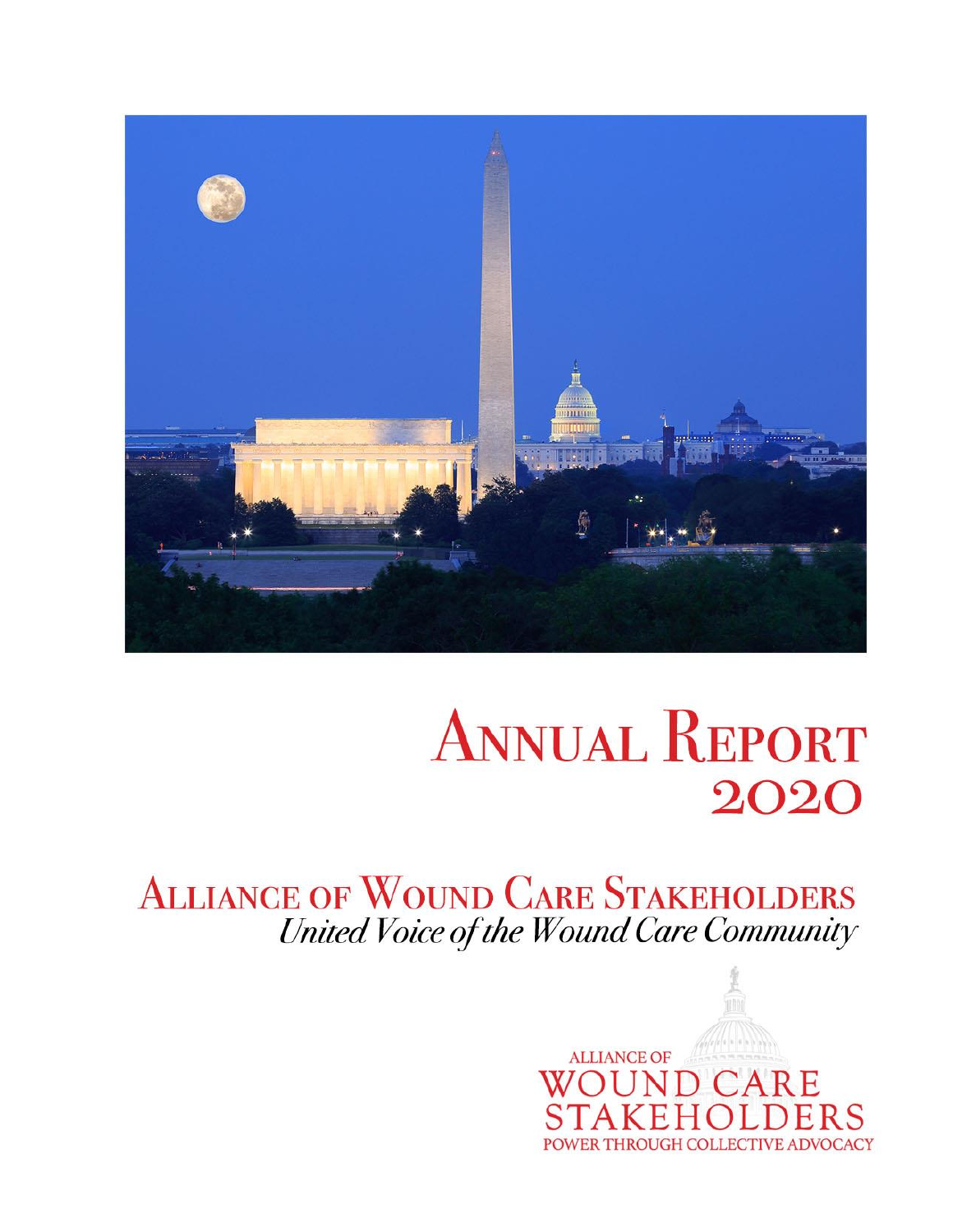

 **Caroline E. Fife, MD Co-Chair**



**Matthew G. Garoufalis, DPM, Co-Chair**



**Marcia Nusgart, RPh Executive Director**

### **Letter from Alliance Leadership**

As we reflect back on 2020, we offer a most important *Thank You* to our members on the front lines caring for patients while also carving out precious time from their already hectic schedules to participate in our calls, develop comments on regulatory changes, and set and support the Alliance's advocacy agenda. Your efforts led to the Alliance's astonishing successes in 2020, and for this, we are truly thankful.

We are proud of the Alliance's many wins this year, including our nimble COVID-19 leadership. With member support and involvement, our timely advocacy helped wound care clinics continue to care for their patients during the crisis. Beyond COVID-19-related issues, we achieved great successes in other aspects of regulatory policy even amid this year's many challenges, which attests to the Alliance's strength and agility. This annual report reflects the depth of our membership collaboration, diligent advocacy, educational efforts, and extensive engagement with key government decision makers on behalf of the wound care community and its patients. You will see that in 2020 our unified voice was truly heard and heeded.

2021 brings new hope and its own challenges as we welcome a new President, Congress and administrative staff at CMS. Understanding what and how much scientific evidence payers need to cover wound care products and procedures will be top of mind next year as we plan our eagerly anticipated Would Care Evidence Summit for 2022, when we expect that it will be safe for travel and in-person gatherings.

We are able to continue this important work only through the support of our generous members. We wish you all a safe and vaccinated year and look forward to seeing you face to face.

#### Sincerely,

Caroline E. Fife, MD, and Matthew G. Garoufalis, DPM, Co-Chairs Marcia Nusgart, RPh, Executive Director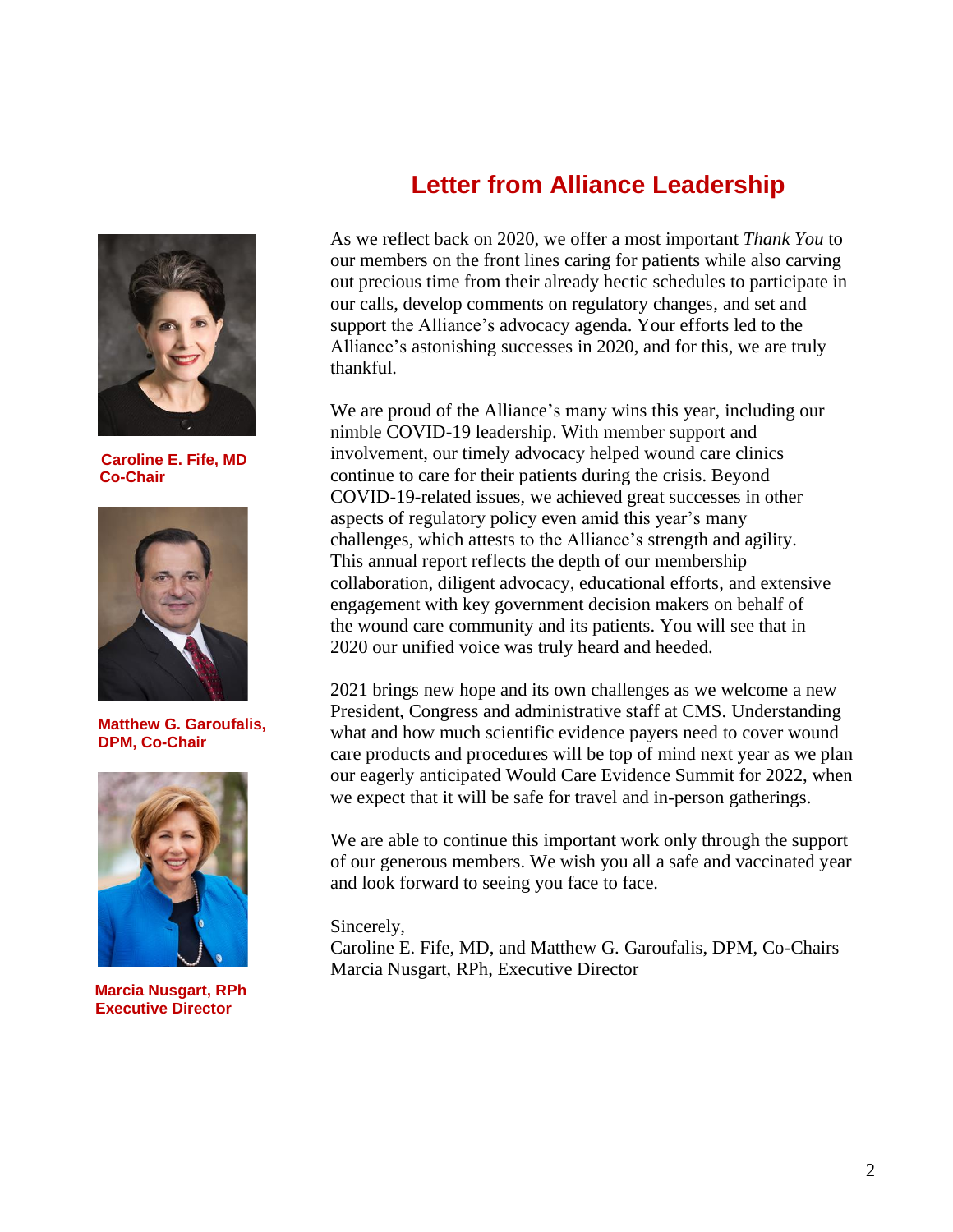# **EXECUTIVE SUMMARY**

Without precedent, 2020 was the most challenging year for American healthcare. Throughout, the Alliance of Wound Care Stakeholders tenaciously monitored and addressed COVID-19 as well as coverage coding and payment policies that might create barriers to wound patients' access to care. Our impact in 2020 has been extensive. Highlights include:

- ◼ The Alliance **led the wound care community's rapid response** to the COVID-19 Public Health Emergency (PHE).
	- $\checkmark$  We ensured that wound care was identified as "essential," enabling hospital administrators to keep wound care clinics open and providing care for their patients.
	- $\checkmark$  We advocated for and achieved regulatory relief and flexibilities to ensure that policies reflected the on-the-ground realities of wound care clinicians and manufacturers amid the pandemic.
- ◼ Our **tenacious advocacy** directly resulted in**:**
	- ✓ CMS' Durable Medical Equipment Medicare Administrative Contractors (DMEMACs) **issuing a surgical dressing policy article update expanding coverage** for alginate and fiber gelling dressings as both primary and secondary based on language the Alliance supplied for them.
	- $\checkmark$  The A/B MAC Palmetto **covering disposable negative pressure therapy** (dNPWT) in nursing facilities and paying at the Medicare physician non-facility rate.
- The Alliance shaped policy development as we:
	- ✓ **Spoke out against physician payment cuts** proposed in CMS' 2021 Physician Fee Schedule.
	- ✓ Submitted recommendations to CMS about **payment methodologies** for cellular and/or tissue-based products for skin wounds **(CTPs).**
	- ✓ **Spearheaded an effort to establish a distinct wound care subcategory** in the USP Medicare Model Guidelines.
	- ✓ **Identified and elevated HCPCS coding process issues** and procedural barriers to innovative technology in a virtual meeting with the CMS' new Technology Coding and Pricing Group
	- ✓ **Sought process consistency and enhanced transparency** of Medicare Administrative Contactor (CAC) meetings via a virtual meeting with the head of CMS' Coverage and Analysis group.
	- ✓ **Impacted clinical and procedural policies** through the diligent submission of comments about CMS policies (PHE regulatory flexibilities, Hospital Outpatient Payment System, Physician Fee Schedule, Medicare Coverage of Innovative Technology, LCDs (topical oxygen, CTPs, dNPWT), and Capitol Hill legislation (Cures 2.0). Overall, the Alliance submitted 17 sets of comments in 2020.
- Lee C. Rogers, DPM, co-founder of the Amputation Prevention Centers of America, joined our board of directors.
- ◼ **Created the Wound Care Evidence Summit that was postponed due to COVID-19 precautions.** It is designed to bring together payers, regulators, researchers, clinicians and industry to provide an understanding of what evidence payers require to cover wound care products and procedures. This Summit will be convened once it is safe to travel.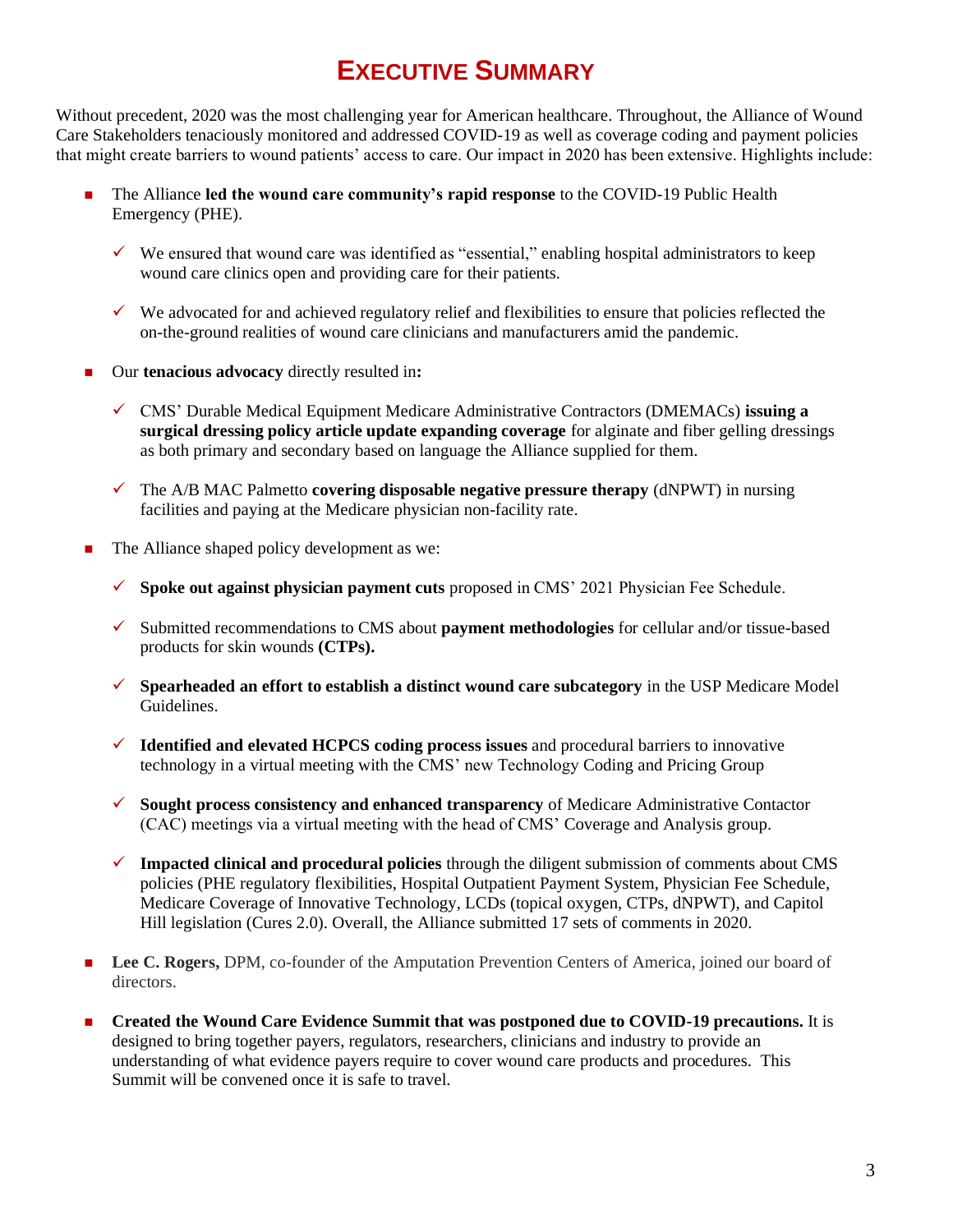## **TABLE OF CONTENTS**

#### **I. Leadership During the COVID-19 Public Health Emergency**

| A. Created Rapid Response & "Wound Care is Essential" Position Statement    | p. 5 |  |
|-----------------------------------------------------------------------------|------|--|
| B. Advocated for Regulatory Flexibilities and Waivers to Protect Wound Care | p. 5 |  |

#### **II. CMS & CMS Contractors Focused Advocacy Accomplishments**

|  | A. CMS Policies and Regulations Advocacy                       |      |  |
|--|----------------------------------------------------------------|------|--|
|  | 1. Physician Fee Schedule                                      | p.   |  |
|  | 2. Hospital Outpatient Prospective Payment System              | p.   |  |
|  | 3. Additional Proposed Rules                                   | p.   |  |
|  | a. Medicare Coverage of Innovative Technology                  |      |  |
|  | b. Securing Updated and Necessary Statutory Evaluations Timely |      |  |
|  | 4. Contractor Advisory Committee Consistency Issues            | p. 8 |  |
|  | 5. HCPCS Coding Reforms                                        | p. 8 |  |
|  | 6. Texas Medicaid                                              | p. 8 |  |
|  | <b>B.</b> CMS Contractors                                      |      |  |
|  | 1. MAC Local Coverage Determinations and Policy Articles       |      |  |

#### **III. Advocacy to Capitol Hill, Government Agencies & Other Organizations**

| A. Congressional Advocacy           | p. $10$ |
|-------------------------------------|---------|
| B. Government Accountability Office | p. $10$ |
| C. Food and Drug Administration     | p. $10$ |
| D. United States Pharmacopeia (USP) | p. $10$ |
| E. ASTM                             | p. 11   |
|                                     |         |

#### **IV. Alliance Wound Care Evidence Summit** p. 12

#### **V. Product Category Advocacy Initiatives**

| A. Cellular and/or Tissue-based Products for Skin Wounds     | p. 13 |
|--------------------------------------------------------------|-------|
| B. Surgical Dressings                                        | p. 15 |
| C. Negative Pressure Wound Therapy: Traditional & Disposable | p. 16 |

#### **VI. Visibility and Connection Building**

| A. New Members in 2020                    | p. 17 |
|-------------------------------------------|-------|
| B. Alliance in the Wound Care Trade Media | p. 17 |
|                                           |       |

#### **VII. Appendix** p. 18